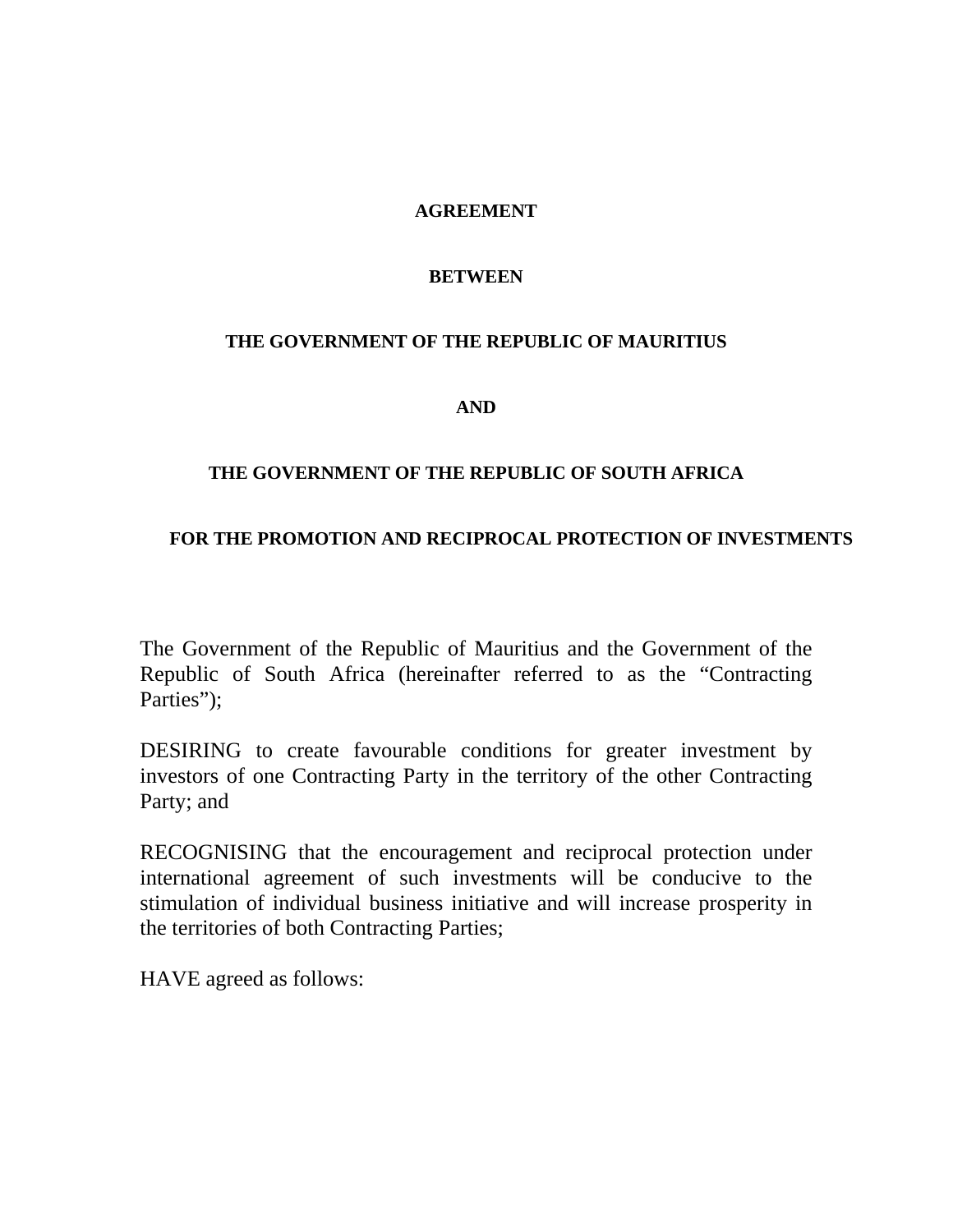### **Definitions**

- 1. In this Agreement, unless the context otherwise indicates
	- (a) "investment" means every kind of asset (permitted by each Contracting Party in accordance with its laws) and in particular, though not exclusively, includes:
		- (i) movable and immovable property as well as other rights in rem such as mortgages, liens or pledges;
		- (ii) shares in and stock and debentures of a company and any other form of (proprietary) interest in a company;
		- (iii) claims to money, or to any contractual right having an economic value;
		- (iv) intellectual property rights, including, inter alia, copyrights, patents, utility-model patents, registered designs, trade-marks, trade-names, trade and business secrets, technical processes, knowhow, and goodwill;
		- (v) rights or permits conferred by law or under contract, including concessions to search for, cultivate, extract or exploit natural resources;
	- (b) "returns" means the amounts yielded by an investment and in particular, though not exclusively, includes profit, interest, capital gains, dividends, royalties and fees;
	- (c) "investor" means in respect to either Contracting Party:
		- (i) the "nationals", i.e natural persons deriving their status as nationals of a Contracting Party from the laws of that Contracting Party; and
		- (ii) the "companies", i.e. any legal or juridical person, corporation, firm or association, incorporated or constituted in accordance with the law of that Contracting Party;
	- (d) "territory" means:
		- (i) in the case of the Republic of Mauritius: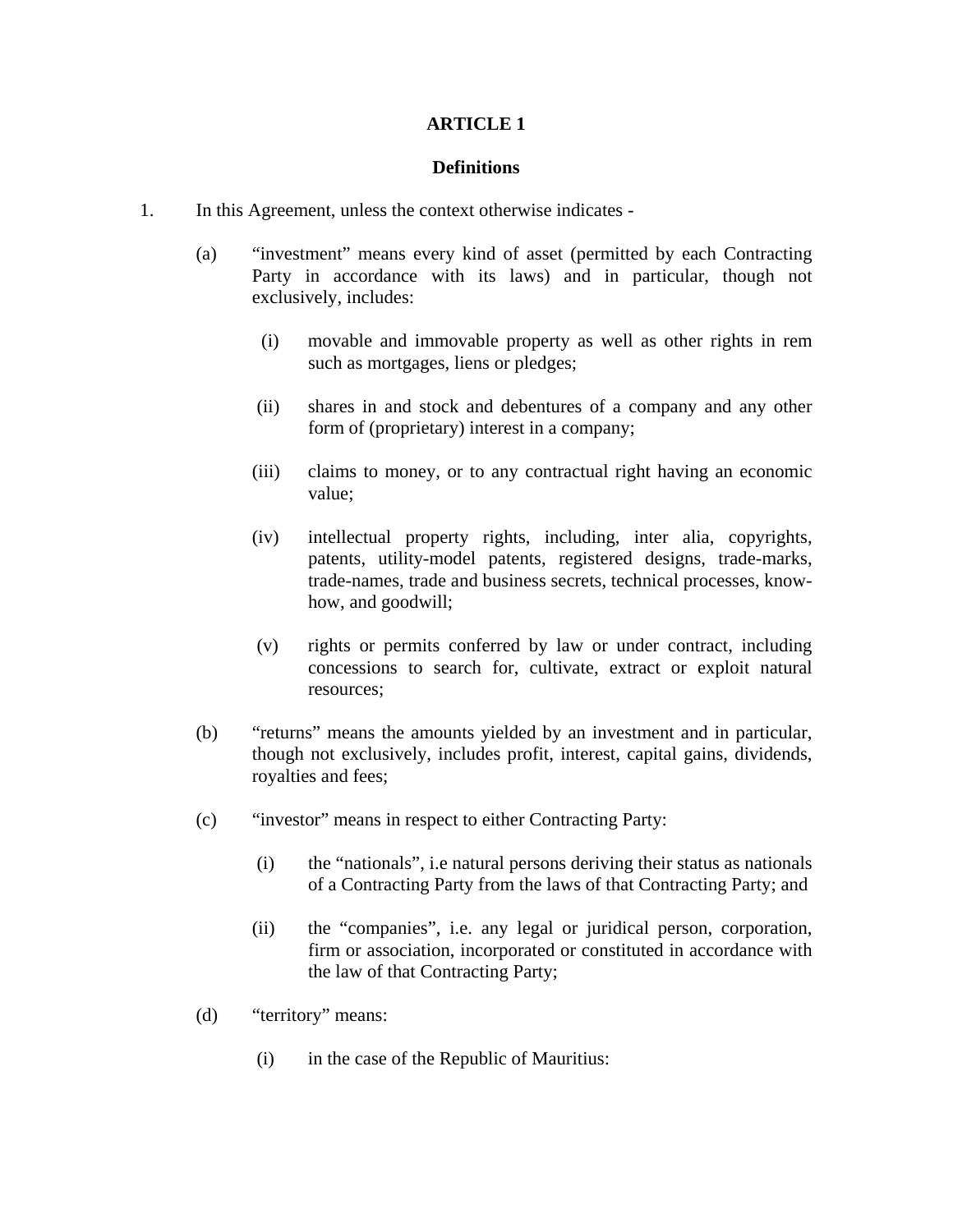- (A) all the territories and islands which, in accordance with the laws of Mauritius, constitute the State of Mauritius;
- (B) the territorial sea of Mauritius; and
- (C) any area outside the territorial sea of Mauritius which in accordance with international law has been or may hereafter be designated, under the laws of Mauritius, as an area, including the Continental Shelf, within which the rights of Mauritius with respect to the sea, the sea-bed and sub-soil and their natural resources may be exercised;
- (ii) in the case of the Republic of South Africa, the territory of the Republic of South Africa, including the territorial sea and any maritime area situated beyond the territorial sea of South Africa, which has been or might in the future be designated under its domestic law, in accordance with international law, as an area within which the Republic of South Africa may exercise sovereign rights and jurisdiction.
- 2. Any change in the form in which assets are invested does not affect their character as investments.

### **Promotion of Investments**

- 1. Each Contracting Party shall, as far as possible, encourage investments in its territory by investors of the other Contracting Party, and shall, subject to its laws, admit such investments.
- 2. Each Contracting Party shall grant, in accordance with its laws, the necessary permits in connection with such investments and with the carrying out of licensing agreements and contracts for technical, commercial or administrative assistance.
- 3. In order to create favourable conditions for assessing the financial position and results of activities related to investments in the territory of a Contracting Party, that Contracting party shall - notwithstanding its own requirements for bookkeeping and auditing - permit the investor to apply, regarding his or its investment, the bookkeeping and auditing standards which the investor is subjected to by his or its national requirements or internationally accepted standards (such as International Accountancy Standards (IAS) drawn up by the International Accountancy Standards Committee (IASC)). The results of such accountancy and audit shall be fully available for use by the investor.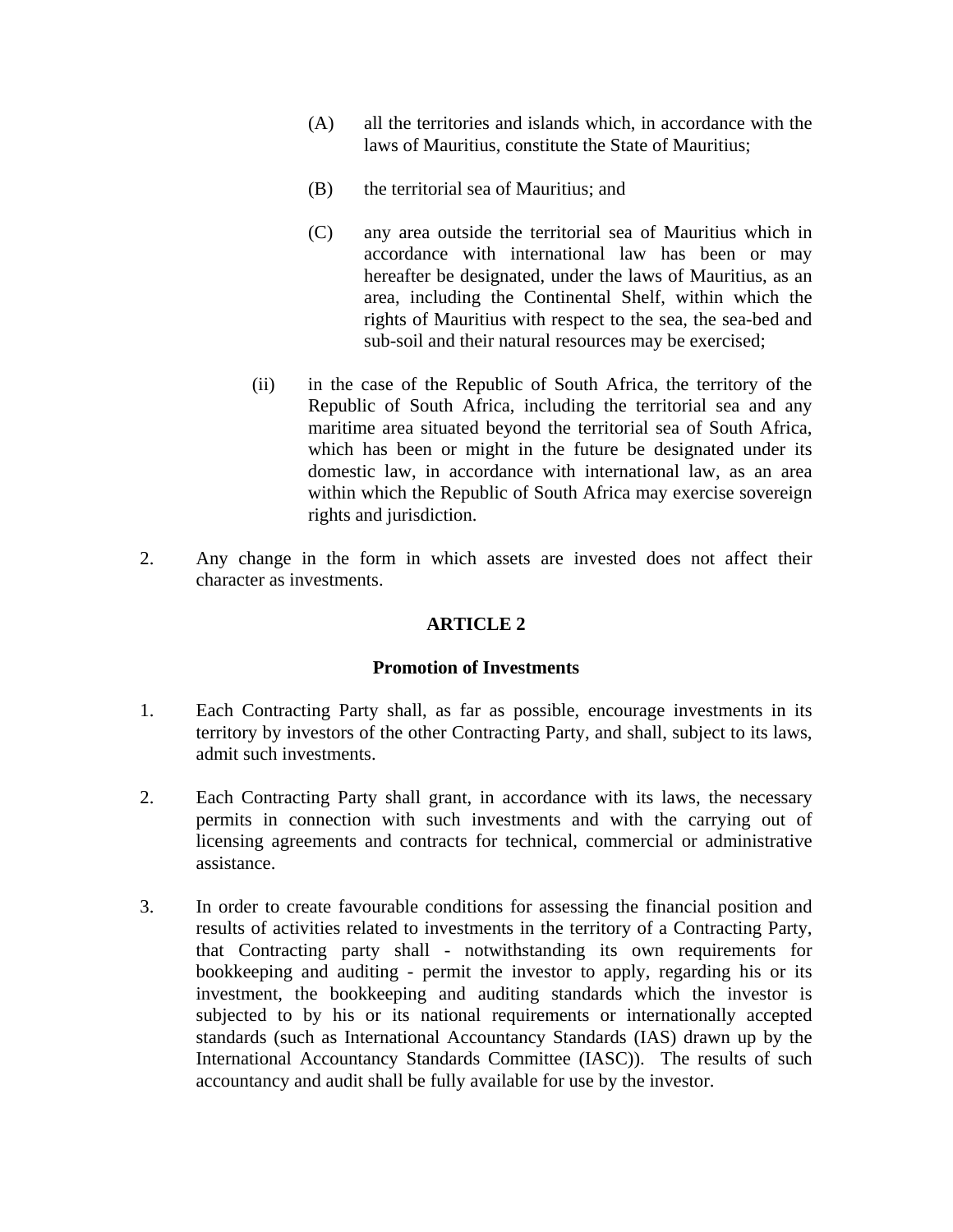#### **Treatment of Investments**

- 1. Investments and returns of investors of either Contracting Party shall at all times be accorded fair and equitable treatment and shall enjoy full protection in the territory of the other Contracting Party. Neither Contracting Party shall in any way impair by unreasonable or discriminatory measures the management, maintenance, use, enjoyment or disposal of investments in its territory of investors of the other Contracting Party.
- 2. Each Contracting Party shall in its territory accord to investments and returns of investors of the other Contracting Party treatment not less favourable than that which it accords to investments and returns of its own investors or to investments and returns of investors of any third State.
- 3. Each Contracting Party shall in its territory accord to investors of the other Contracting Party treatment not less favourable than that which it accords to its own investors or to investors of any third State.
- 4. The provisions of paragraphs (2) and (3) shall not be construed so as to oblige one Contracting Party to extend to the investors of the other Contracting Party the benefit of any treatment, preference or privilege resulting from -
	- (a) any existing or future customs union, free trade area, common market, any similar international agreement or any interim arrangement leading up to such customs union, free trade area, or common market to which either of the Contracting Parties is or may become a party, or
	- (b) any arrangement with a third State or States in the same geographical region designed to promote regional cooperation in the economical, social, labour, industrial or monetary fields within the framework of specific projects.
	- (c) Any law or measure in pursuance of any law, the purpose of which is to promote the achievement of equality in its territory, or designed to protect or advance persons, or categories of persons, disadvantaged by unfair discrimination in its territory.
- 5. If a Contracting Party accords special advantages to development finance institutions with foreign participation and established for the exclusive purpose of development assistance through mainly nonprofit activities, that Contracting Party shall not be obliged to accord suh advantages to development finance institutions or other investors of the other Contracting Party.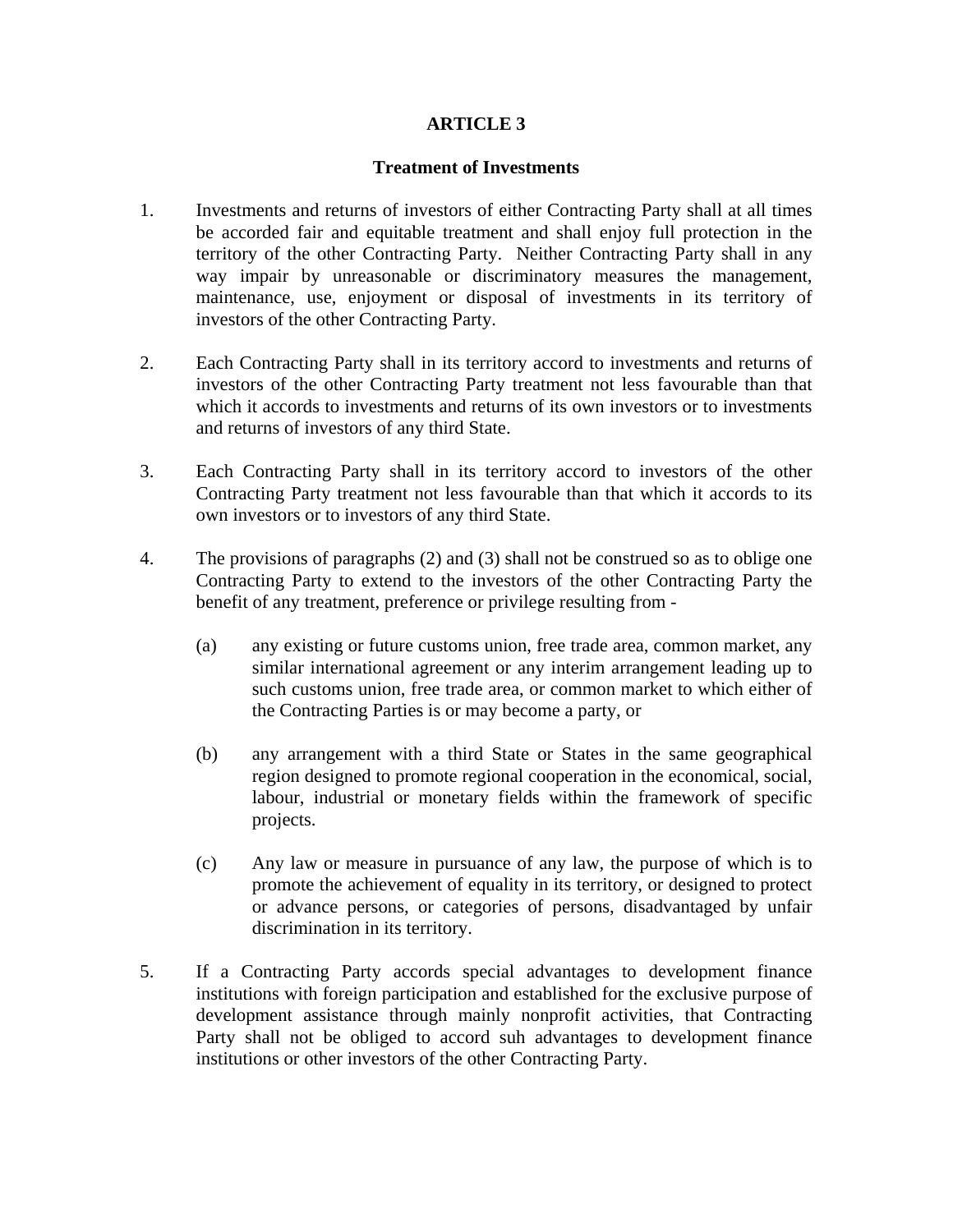6. The provisions of this Agreement shall not be construed so as to oblige one Party to extend to the investors of the other Party the benefit of any treatment, preference or privilege resulting from any international agreement or arrangement relating wholly or mainly to taxation or any domestic legislation relating wholly or mainly to taxation.

# **ARTICLE 4**

## **Compensation of Losses**

- 1. Investors of one Contracting Party whose investments in the territory of the other Contracting Party suffer losses owing to war or other armed conflict, revolution, a state of national emergency, revolt, insurrection or riot in the territory of the latter Contracting Party shall be accorded by the latter Contracting Party treatment, as regards restitution, indemnification, compensation or other settlement, not less favourable than that which the latter Contracting Party accords to its own investors or to investors of any third State.
- 2. Without derogating from the provisions of paragraph (1) of this Article, investors of one Contracting Party who, in any of the situations referred to in that paragraph, suffer losses in the territory of the other Contracting Party resulting from:
	- (a) requisitioning of their property by the forces or authorities of the latter Contracting Party, or
	- (b) destruction of their property by the forces or authorities of the latter Contracting Party, which was not caused in combat action or was not required by the necessity of the situation,

shall be accorded restitution or adequate compensation.

# **ARTICLE 5**

# **Expropriation**

1. Investments of investors of either Contracting Party shall not be nationalised, expropriated or subjected to measures having effects equivalent to nationalisation or expropriation (hereinafter referred to as "expropriation") in the territory of the other Contracting Party except for public purposes, under due process of law, on a non-discriminatory basis and against prompt, adequate and effective compensation. Interest at a normal commercial rate shall be paid for undue delay in paying such compensation.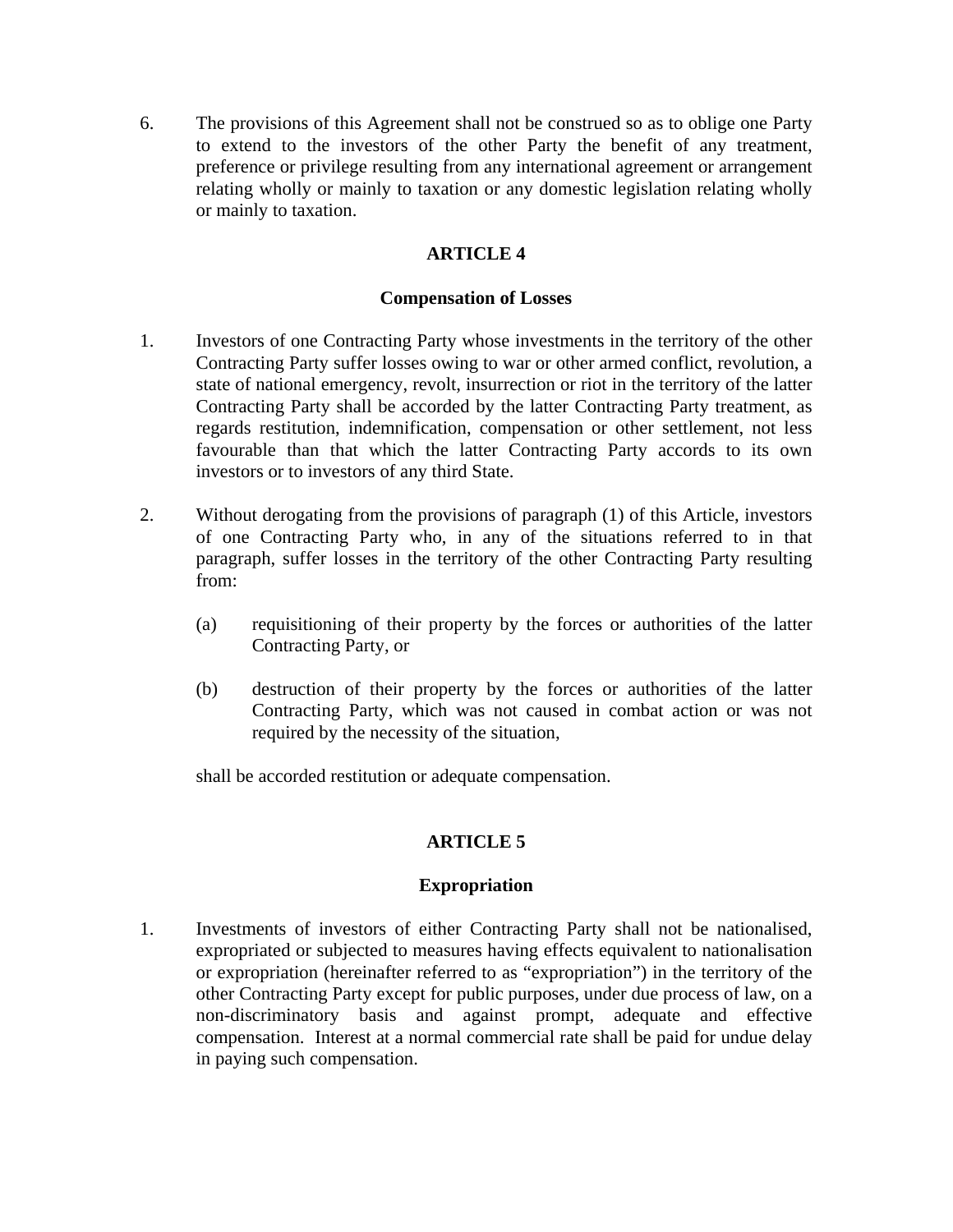- 2. The investor affected by the expropriation shall have a right, under the law of the Contracting Party making the expropriation, to prompt review, by a court of law or other independent and impartial forum of that Contracting Party, of the legality of the expropriation and of the valuation of his or its investment in accordance with the principles referred to in paragraph  $(1)$ .
- 3. Where a Contracting Party expropriates the assets of a company which is incorporated or constituted under laws in force in any part of its territory, and in which investors of the other Contracting Party own shares, it shall ensure that the provisions of paragraph (1) of this Article are applied to the extent necessary to guarantee compensation as specified therein to such investors of the other Contracting Party who are owners of those shares.

### **Transfers of Investments and Returns**

- 1. Each Contracting Party shall allow investors of the other Contracting Party the free transfer of payment relating to their investments and returns, which shall include in particular, though not exclusively -
	- (a) profits, capital gains, dividends, royalties, interest, and other current income accruing from any investment;
	- (b) the proceeds of the total or partial liquidation of any investment;
	- (c) repayments made pursuant to a loan agreement in connection with investments;
	- (d) licence fees in connection to matters in Article  $1(1)(b)$ ;
	- (e) payment in respect of technical assistance, technical services and management fees;
	- (f) payments in connection with contracting projects;
	- (g) earnings of nationals of the other Contracting Party who work in connection with an investment in the territory of the Contracting Party;
	- (h) compensation paid pursuant to the provisions of Articles 4 and 5.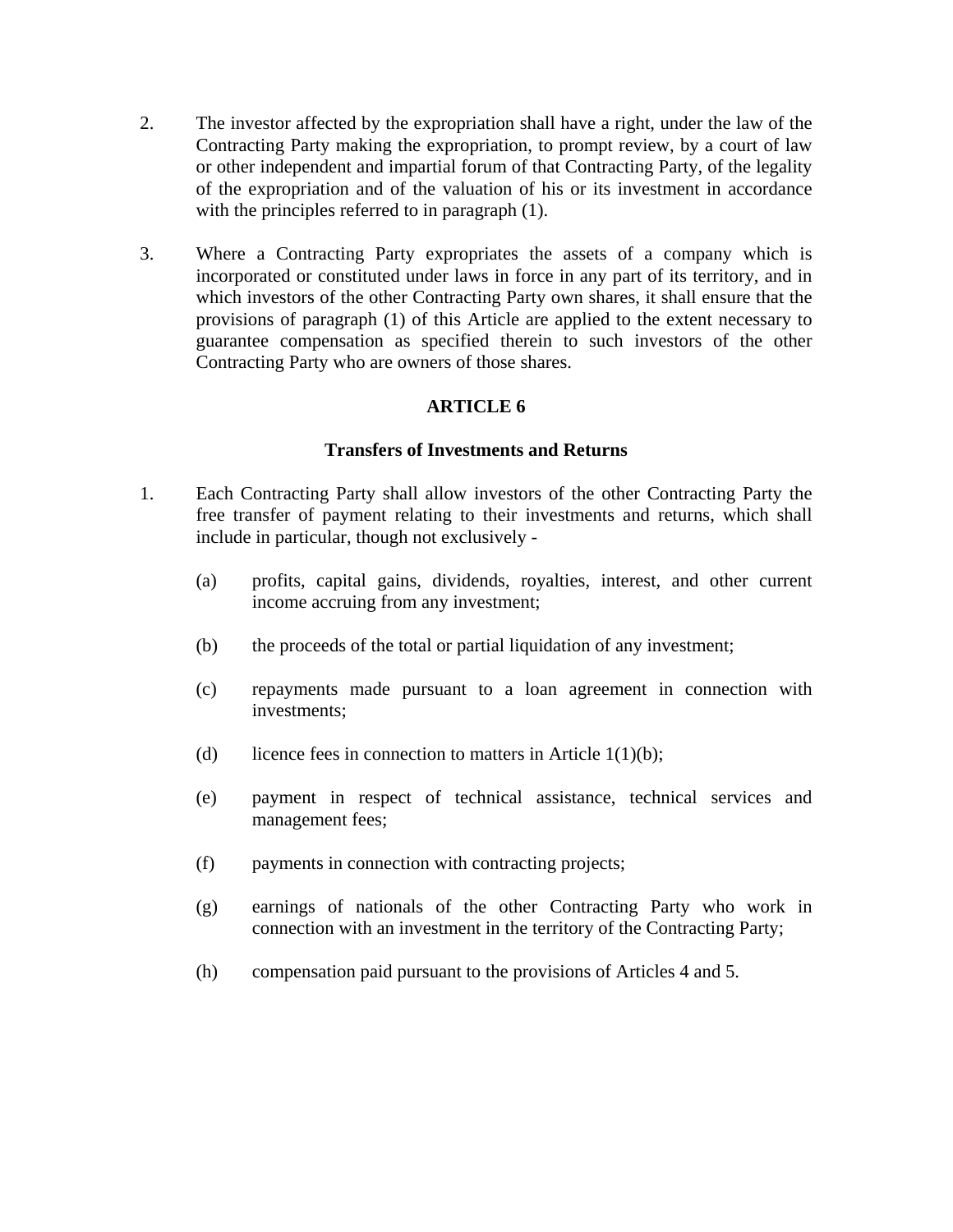2. All transfers shall be effected without undue delay in any convertible currency at the market rate of exchange applicable on the date of transfer. In the absence of a market for foreign exchange, the rate to be used will be the most recent exchange rate applied to inward investments or the most recent exchange rate for conversion of currencies into Special Drawing Rights, whichever is the more favourable to the investor.

# **ARTICLE 7**

# **Settlement of Disputes between an Investor and a Contracting Party**

- 1. Any legal dispute between an investor of one Contracting Party and the other Contracting Party relating to an investment of the former which have not been amicably settled shall, after a period of six months from written notification of a claim, be submitted to international arbitration if the investor concerned so wishes.
- 2. Where the dispute is referred to international arbitration, the investor and the Contracting Party concerned in the dispute may agree to refer the dispute either to:
	- (a) the International Centre for the Settlement of Investment Disputes (ICSID) established by the Convention on the Settlement of Investment Disputes between States and Nationals of other States, opened for signature at Washington DC on 18 March 1965, when each Contracting Party has become a party to said Convention;

 (As long as this requirement is not met, each Contracting Party agrees that the dispute may be settled under the rules governing the Additional Facility for the Administration of Proceedings by the Secretariat of ICSID) or

- (b) an international arbitrator or adhoc arbitration tribunal to be appointed by a special agreement or established under the Arbitration Rules of the United Nations Commission of International Trade Law.
- 3. If after a period of three months from written notification of the investor's decision to refer the dispute to international arbitration there is no agreement on one of the alternative procedures referred to in paragraph (2), the dispute shall, at the request in writing of the investor concerned, be dealt with in terms of the procedure preferred by the investor.
- 4. The award made by the arbitrator concerned in terms of paragraphs 2 or 3 shall be binding on the parties to the dispute. Each Contracting Party shall give effect to the award under its national law.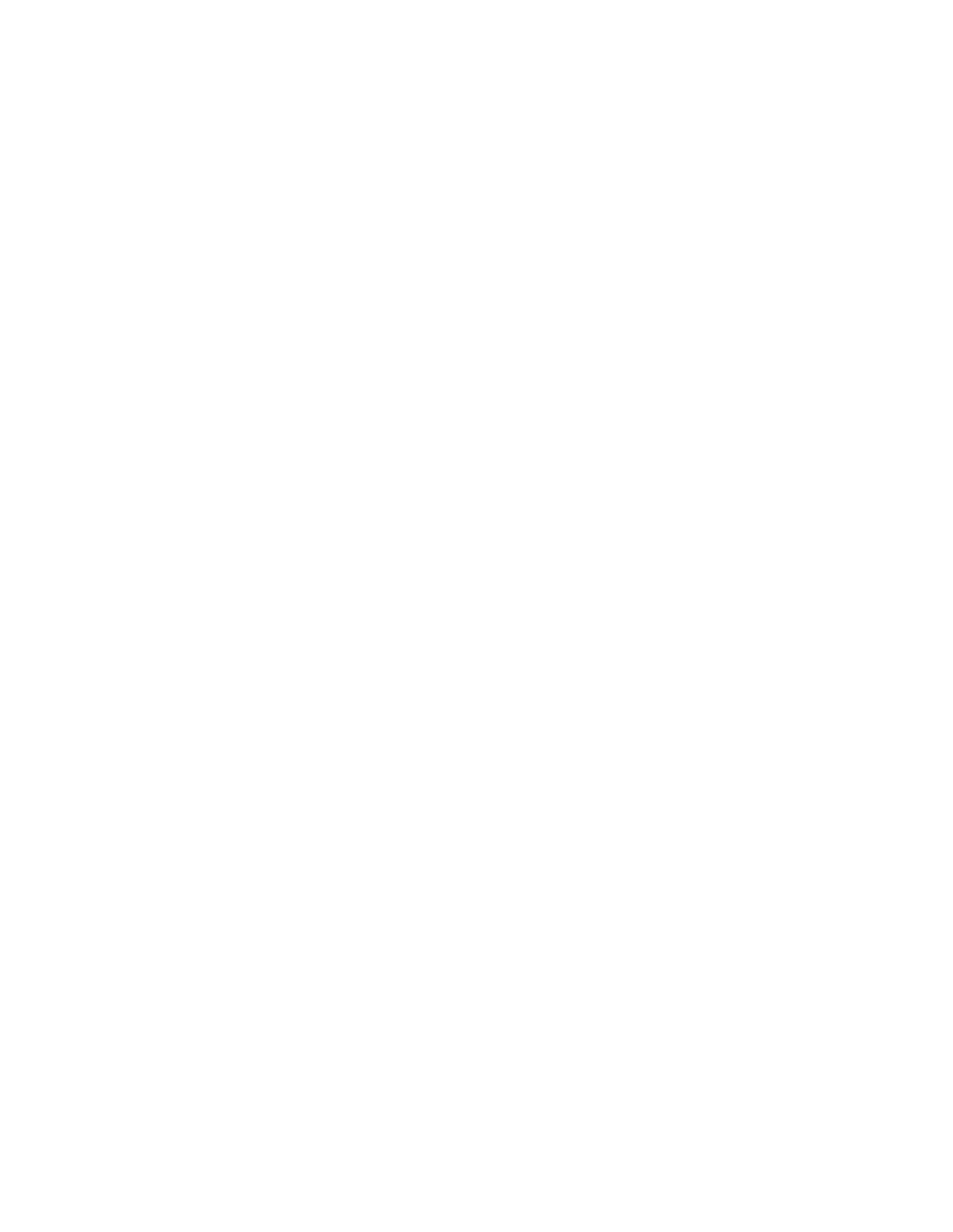#### **Disputes between the Contracting Parties**

- 1. Any dispute between the Contracting Parties concerning the interpretation or application of this Agreement should, if possible, be settled through negotiations between the Governments of the two Contracting Parties.
- 2. If the dispute cannot thus be settled within a period of six months, following the date on which such negotiations were requested by either Contracting Party, it shall upon the request of either Contracting Party be submitted to an arbitral tribunal.
- 3. Such an arbitral tribunal shall be constituted for each individual case in the following way. Within two months of the receipt of the request for arbitration, each Contracting Party shall appoint one member of the tribunal. Those two members shall then select a national of a third State who on approval by the two Contracting Parties shall be appointed Chairman of the tribunal. The Chairman shall be appointed within two months from the date of appointment of the other two members.
- 4. If within the periods specified in paragraph (3) of this Article the necessary appointments have not been made, either Contracting Party may, in the absence of any other agreement, invite the President of the International Court of Justice to make any necessary appointments. If the President is a national of either Contracting Party or if he is otherwise prevented from discharging the said function, the Vice-President shall be invited to make the necessary appointments. If the Vice-President is a national of either Contracting Party or if he too is prevented from discharging the said function, the Member of the International Court of Justice next in seniority who is not a national of either Contracting Party shall be invited to make the necessary appointments.
- 5. The arbitral tribunal shall reach its decision by a majority of votes. Such decision shall be binding on both Contracting Parties. Each Contracting Party shall bear the cost of its own member of the tribunal and of its representation in the arbitral proceedings; the cost of the Chairman and the remaining costs shall be borne in equal parts by the Contracting Parties. The tribunal may, however, in its decision direct that a higher proprotion of costs shall be borne by one of the two Contracting Parties, and this award shall be binding on both Contracting Parties. The tribunal shall determine its own procedure.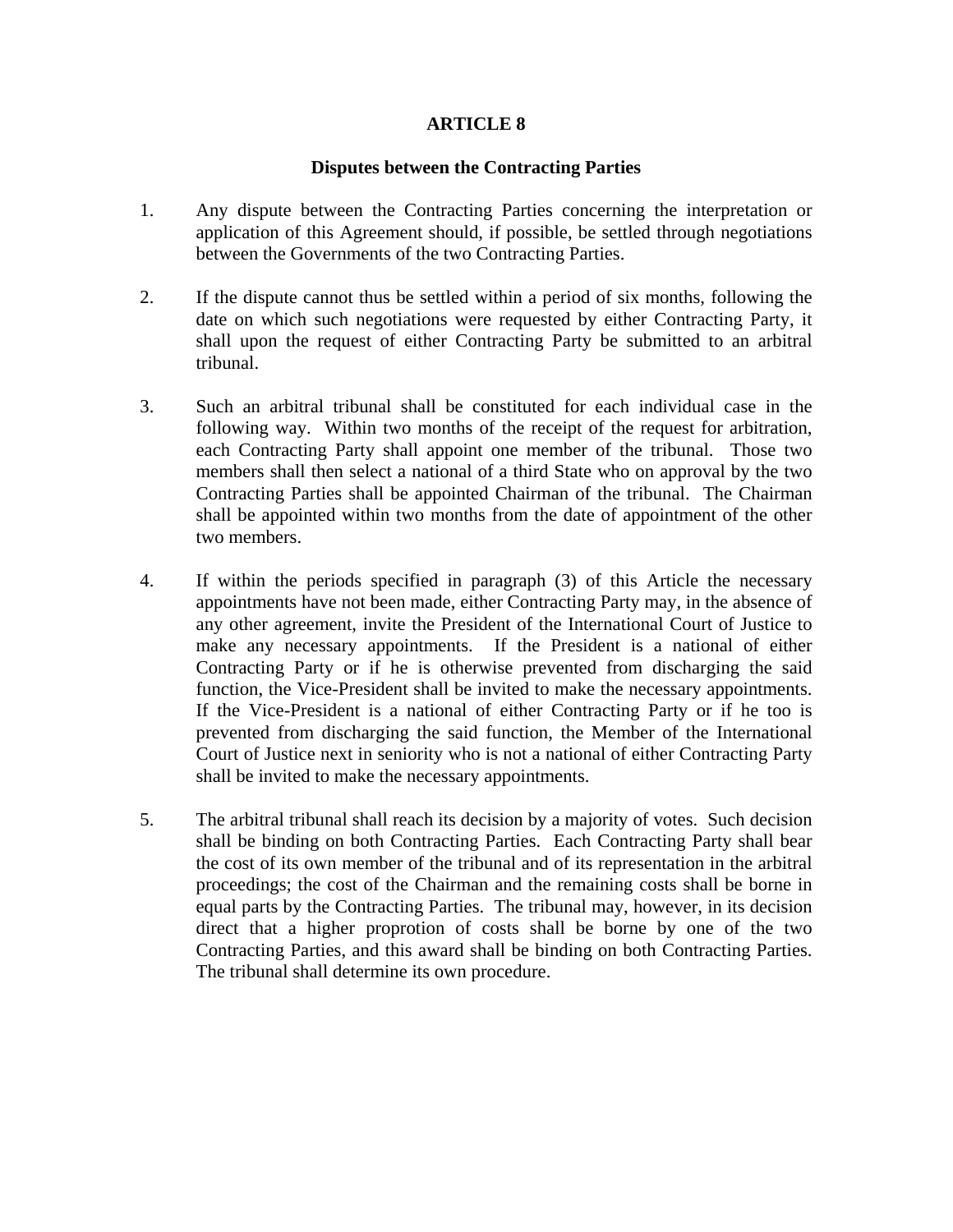#### **Subrogration**

 If a Contracting Party or its designated Agency makes a payment to its own investor under a guarantee it has given in respect of an investment in the territory of the other Contracting Party, the latter Contracting Party shall recognise the assignment, whether by law or by legal transaction, to the former Contracting Party of all the rights and claims of the indemnified investor, and shall recognize that the former Contracting Party or this designated agency is entitled to exercise such rights and enforce such claims by virtue of subrogation, to the same extent as the original investor.

### **ARTICLE 10**

#### **Application of other Rules**

- 1. If the provisions of the law of either Contracting Party or obligations under international law existing at present or established hereafter between the Contracting Parties in addition to the present Agreement contain rules, whether general or specific, entitling investments and returns of investors of the other Contracting Party to treatment more favourable than is provided for by the present Agreement, such rules shall to the extent that they are more favourable prevail over the present Agreement.
- 2. Each Contracting Party shall observe any other obligation it may have entered into with regard to investments of investors of the other Contracting Party.

### **ARTICLE 11**

#### **Scope of the Agreement**

 This agreement shall apply to all investments, whether made before or after the date of entry into force of this Agreement.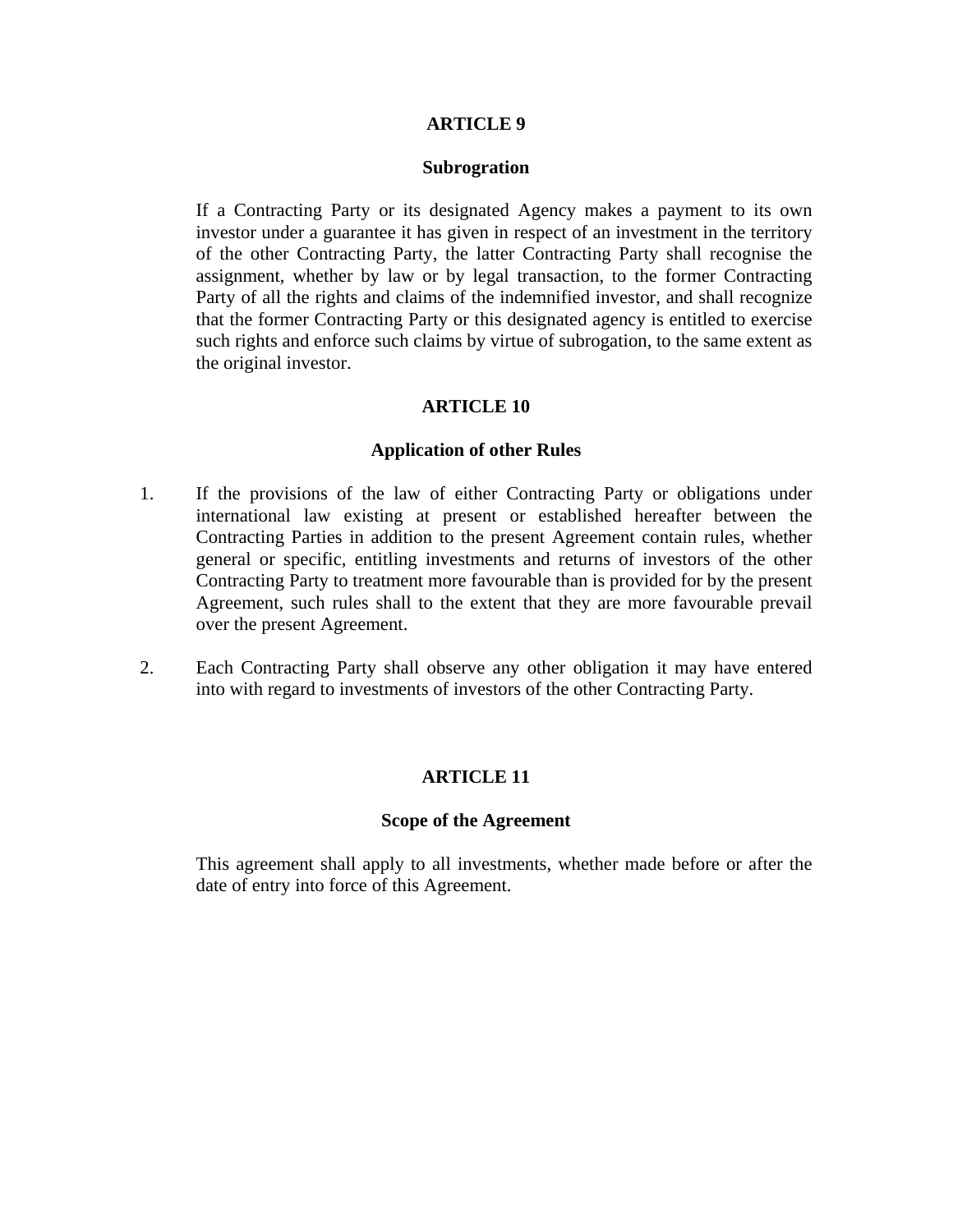### **Final Clauses**

- 1. The Contracting Parties shall notify each other when their respective constitutional requirements for entry into force of this Agreement have been fulfilled. The Agreement shall enter into force on the date of receipt of the last notification.
- 2. This Agreement shall remain in force for a period of ten years. Thereafter it shall continue in force until the expiration of twelve months from the date on which either Contracting Party shall have given written notice of termination to the other.
- 3. In respect of investments made prior to the date when the notice of termination becomes effective, the provisions of articles 1 to 11 remain in force with respect to such investments for a further period of twenty years from that date.

In witness whereof the undersigned, duly authorised thereto, have signed this Agreement.

Done in duplicate at Cape Town this 17 day of February 1998, in the English Language.

**(Sd.) Dr. N. Ramgoolam (Sd.) N. Mandela Prime Minister President President** 

**For the Government of the For the Government of the Republic of Mauritius Republic of South Africa**